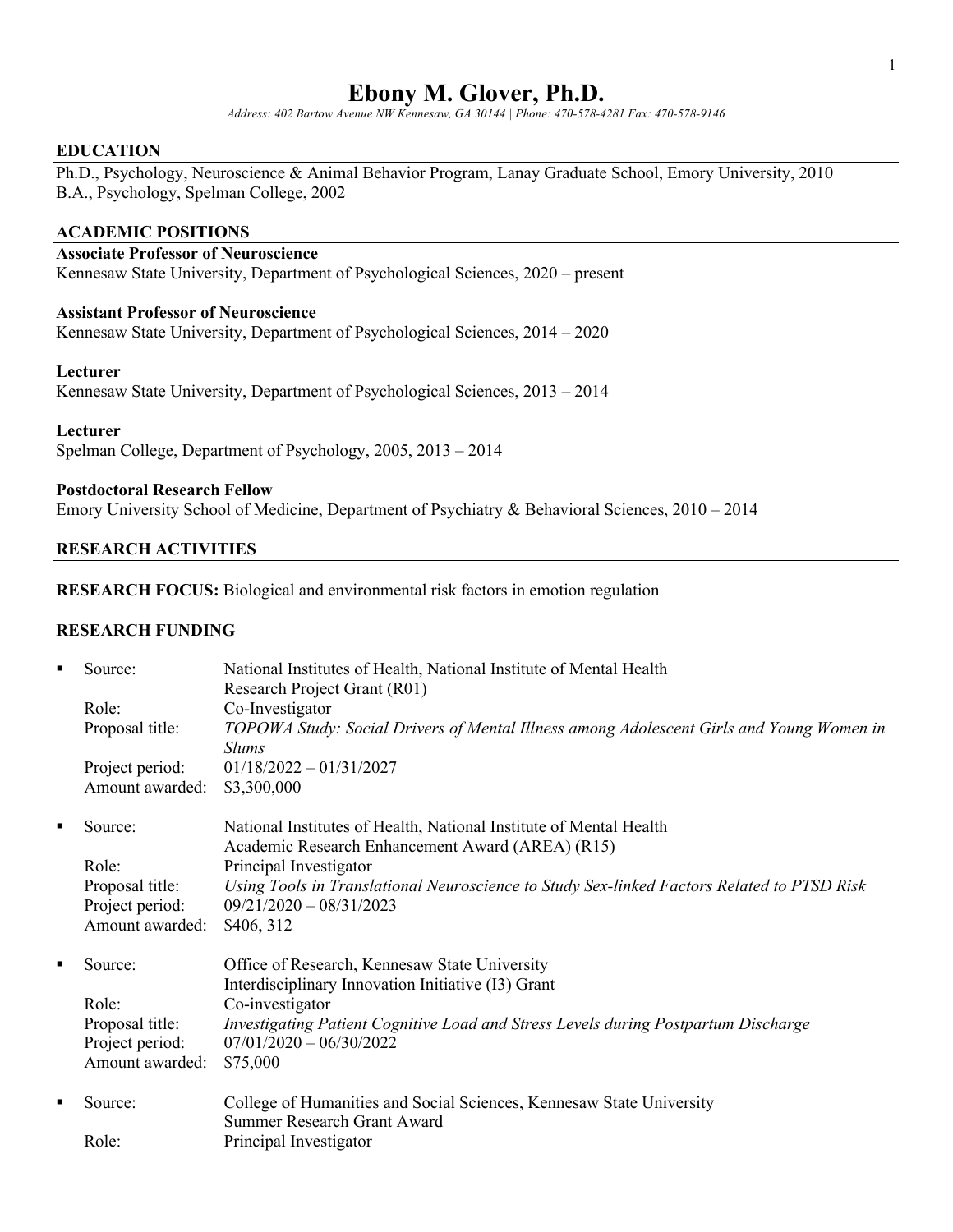|   | Proposal title:<br>Project period:<br>Amount awarded:          | Using Tools in Affective Neuroscience to Study the Social Brain<br>Summer 2019<br>\$6,000                                                                 |
|---|----------------------------------------------------------------|-----------------------------------------------------------------------------------------------------------------------------------------------------------|
| ٠ | Source:<br>Role:                                               | College of Humanities and Social Sciences, Kennesaw State University<br>Summer Research Grant Award                                                       |
|   | Proposal title:<br>Project period:<br>Amount awarded:          | Principal Investigator<br>An Affective Neuroscience Approach to Studying Sex Differences in Emotion Regulation<br>Summer 2016<br>\$6,000                  |
| ٠ | Source:                                                        | Office of the Vice President for Research, Kennesaw State University<br>FY16 OVPR Pilot Grant                                                             |
|   | Role:<br>Proposal title:<br>Project period:<br>Amount awarded: | Principal Investigator<br>Using Human Psychophysiology to Train Undergraduates in Research<br>Fiscal Year 2016<br>\$10,000                                |
| ٠ | Source:                                                        | Office of the Vice President for Research, Kennesaw State University<br>FY15 OVPR Pilot Grant                                                             |
|   | Role:<br>Proposal title:<br>Project period:<br>Amount awarded: | Principal Investigator<br>Using Startle to Study Sex Influences in Emotion Regulation<br>Fiscal Year 2015<br>\$9,998                                      |
| ٠ | Source:                                                        | Center for Excellence in Teaching and Learning, Kennesaw State University<br>Incentive Funds for Research and Creative Activity                           |
|   | Role:<br>Proposal title:<br>Project period:<br>Amount awarded: | Principal Investigator<br>Using Startle to Study Sex Influences on Emotion Regulation<br>Fiscal Year 2016<br>\$7,841                                      |
| ٠ | Source:                                                        | Center for Excellence in Teaching and Learning at Kennesaw State University<br>Creative Activities and Research Experiences of Teams Program              |
|   | Role:<br>Proposal title:<br>Project period:<br>Amount awarded: | Principal Investigator<br>Using Psychophysiology to Train Undergraduates in Neuroscience Research<br>Fiscal Year 2016<br>\$7,500                          |
| ٠ | Source:                                                        | National Institute of Mental Health<br>Ruth L. Kirschstein National Research Service Award Individual Postdoctoral Fellowship (F32)                       |
|   | Role:<br>Proposal title:<br>Project period:<br>Amount awarded: | Principal Investigator<br>The Impact of Estrogen and PAC1R Genotype on Fear Extinction in Women with PTSD<br>$09/01/13 - 07/30/14$<br>\$177,727           |
| ٠ | Source:                                                        | National Institute of Mental Health<br>Mental Health Dissertation Research Grant to Increase Diversity (R36)                                              |
|   | Role:<br>Proposal title:                                       | Principal Investigator<br>The Effects of Short-interval Extinction on Consolidation and Reconsolidation of Fear Memory<br>and mTOR-p70s6 Kinase Signaling |
|   | Project period:<br>Amount awarded:                             | $09/01/07 - 08/30/09$<br>\$75,600                                                                                                                         |

2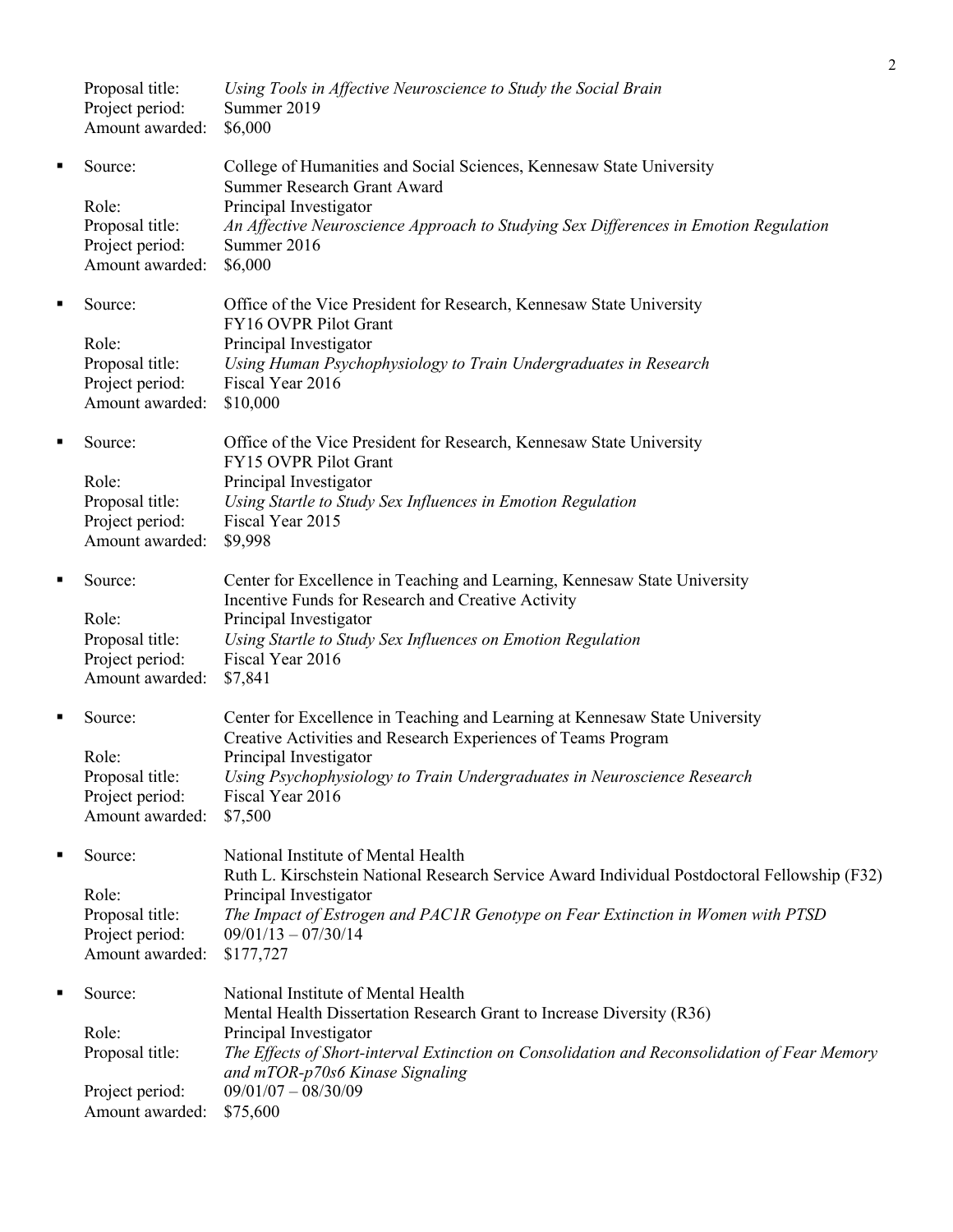### **PEER-REVIEWED PUBLICATIONS**

- 1. **Glover, E.M.** (2020). Unlocking the potential of estradiol in PTSD symptom reduction: Is habituation the key? Biological Psychiatry: *Biological psychiatry. Cognitive neuroscience and neuroimaging*, 5(12), 1072–1074.
- 2. **Glover, E.M.**, & Lauzon, O. (2018). Using a contrast illusion to teach principles of neural processing. *Journal of Undergraduate Neuroscience Education*, 17(1), A81-A88.
- 3. Michopoulos, V., Norrholm, S.D., Stevens, J.S., **Glover, E.M.**, Rothbaum, B.O., Gillespie, C.F., Schwartz, A.C., Ressler, K.J., Jovanovic, T. (2017). Dexamethasone facilitates fear extinction and safety discrimination in PTSD: A placebo-controlled, double-blind study. *Psychoneuroendocrinology*, 83, 65-71.
- 4. **Glover, E.M.**, Jovanovic, T., & Norrholm, S.D. (2015). Estrogen and Extinction of Fear Memories: Implications for Posttraumatic Stress Disorder Treatment. *Biological Psychiatry, 78(3),* 178-85.
- 5. Fani, N., King, T.Z., Brewster, R., Srivastava, A., Stevens, J.S., **Glover, E.M.**, Norrholm, S.D., Bradley, B., Ressler, K.J., Jovanovic, T. (2015). Fear-potentiated startle during extinction is associated with white matter microstructure and functional connectivity. *Cortex, 64,* 249-259.
- 6. Norrholm, S.D., **Glover, E.M.**, Stevens, J.S., Fani, N., Galatzer-Levy, I.R., Bradley, B., Ressler, K.J., Jovanovic, T. (2015). Fear load: The psychophysiological over-expression of fear as an intermediate phenotype associated with trauma reactions. *Int J Psychophysiol*, *98,* 270-275.
- 7. Stevens, J.S., Almli, L.M., Fani, N., Gutman, D.A., Bradley, B., Norrholm, S.D., Reiser, E., Ely, T.D., Dhanani, R., **Glover, E.M.**, Jovanovic, T., Ressler, K.J. (2014). PACAP receptor gene polymorphism impacts fear responses in the amygdala and hippocampus. *Proc Natl Acad Sci USA, 111*(8), 3158-63.
- 8. **Glover, E.M.,** Mercer, K.B., Norrholm, S.D., Davis, M., Duncan, E., Bradley, B., Ressler, K.J., & Jovanovic, T. (2013). Inhibition of fear is differentially associated with cycling estrogen levels in women. *Journal of Psychiatry and Neuroscience, 38*(5)*, 341-8.*
- 9. Davis, T. A., Jovanovic, T., Norrholm, S. D., **Glover, E. M.**, Swanson, M., Spann, S., & Bradley, B. (2013). Substance use attenuates physiological responses associated with PTSD among individuals with co-morbid PTSD and SUDs. *Journal of Psychology and Psychotherapy, Suppl 7,* S7-006-.
- 10. Stevens, J.S., Jovanovic, T., Fani, N., Ely, T.D., **Glover, E.M.**, Bradley, B., Ressler, K.J. (2013) Disrupted amygdalaprefrontal functional connectivity in civilian women with posttraumatic stress disorder. *Journal of Psychiatric Research, 47*(10), 1469-1478.
- 11. Fani, N., Gutman, D., Tone, E., Almli, L., Mercer, K.B., Davis, J., **Glover, E.**, Jovanovic, T., Bradley, B., Dinov, I., Binder, E., Ressler, K.J. (*2013*). *FKBP5* modulates attention bias for threat: associations with hippocampal function and morphology. *JAMA Psychiatry*,*70*(4), 392-400.
- 12. **Glover, E.M.**, Jovanovic, T., Mercer, K.B., Kerley, K., Bradley, B., Ressler, K.J., & Norrholm, S.D. (2012) Estrogen levels are associated with extinction deficits in women with posttraumatic stress disorder. *Biological Psychiatry, 72(1)*:19-24.
- 13. Jovanovic, T., Ely, T, Fani, N., **Glover, E.M.**, Gutman, D., Tone, E., Norrholm, S.D., Bradley, B., Ressler, K.J. (2012). Reduced neural activation during an inhibition task is associated with impaired fear inhibition in a traumatized civilian sample. *Cortex*, *49*(7), 1884-91.
- 14. Fani, N., King, T., Jovanovic, T., **Glover, E.M**., Bradley, B., Ely, T., Gutman, D., Ressler, K.J. (2012). White matter integrity in highly-traumatized adults with and without post-traumatic stress disorder. *Neuropsychopharmacology*, *37*(12), 2740-6.
- 15. **Glover, E.M.**, Phifer, J.E., Crain, D. F., Norrholm, S.D., Davis, M., Bradley, B., Ressler, K.J., & Jovanovic, T. (2011). Tools for translational neuroscience: PTSD is associated with heightened fear responses using acoustic startle but not skin conductance measures. *Depression & Anxiety, 21(12)*,1058-66.
- 16. **Glover, E.M.**, Ressler, K.J., & Davis, M. (2010). Differing effects of systemically administered rapamycin on consolidation and reconsolidation of context vs. cued fear memories. *Learning & Memory, 17(11)*,577-581.
- 17. **Glover, E.M.**, Davis, M. (2008) Anxiolytic-like effects of morphine and buprenorphine in the rat model of fearpotentiated startle: tolerance, cross-tolerance, and blockade by naloxone. *Psychopharmacology (Berl). 198(2)*,167-80.

## **PEER-REVIEWED BOOK CHAPTERS**

- 1. Anderson, K. et al. (In Press). Finding Wholeness and Community in the Academy: Tales from a Sister Circle. In J.A. Alston & C.A. Tyson (Eds.), *The Undivided Life: Faculty of Color Bringing Our Whole Selves to the Academy*. Charlotte, NC: IAP Publishers.
- 2. Glover, E.M. (in preparation). The Menstrual Cycle and Mental Health of African American Women: Exploring the Intersectionality of Sex and Race in Mental Health Disparities. In C. Bobel et al. (Eds.), *The Palgrave Handbook of*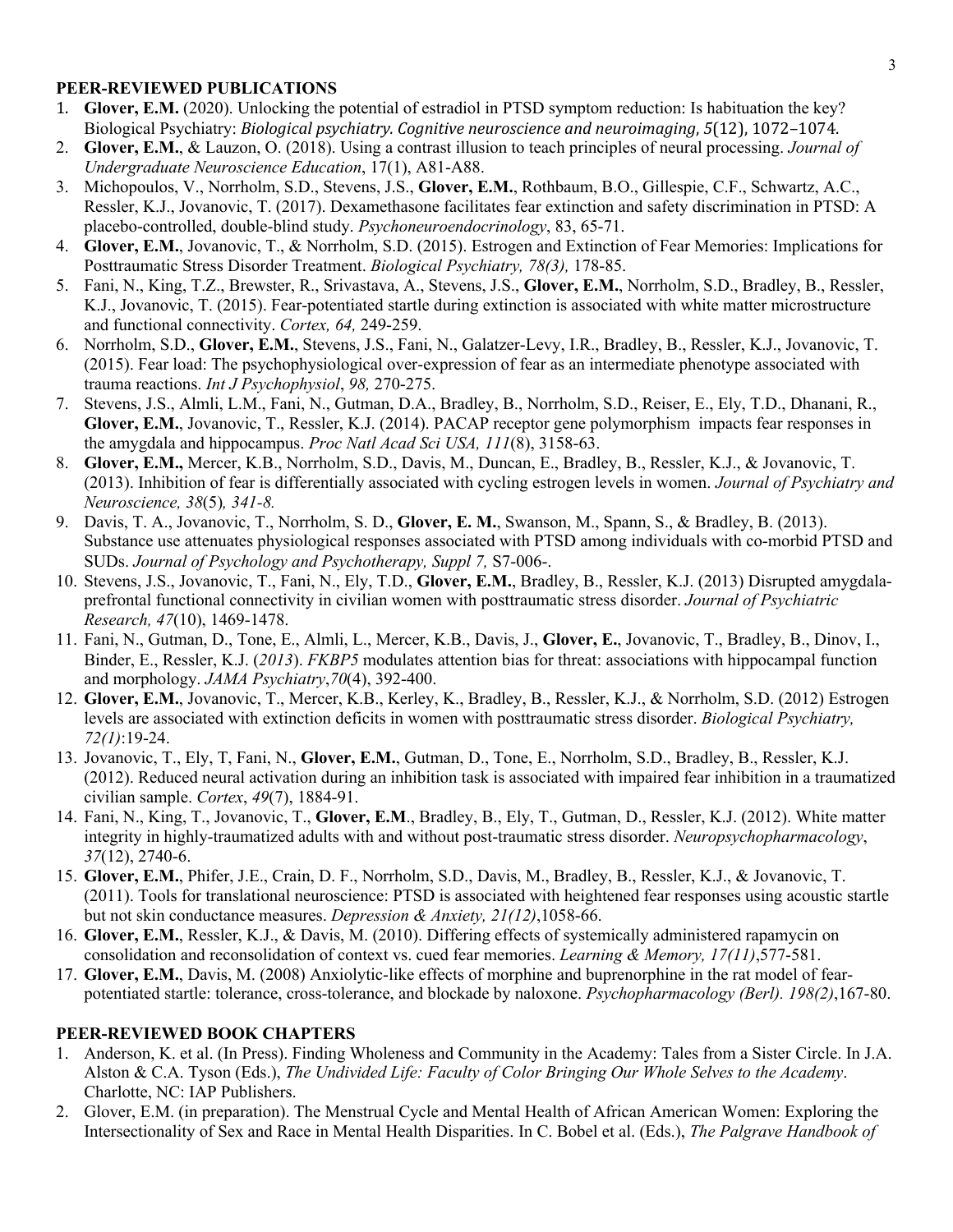#### **MANUSCRIPTS IN PREPARATON**

- 1. Rosenhauer, A.M., Lauzon, O., Edwards, J., Herren, K., Sarrecchia, B., Alfred, R., Pearcey, S., Wagner, D.V., & Glover, E.M. (in preparation). Contribution of Gonadal Hormones to Sex Differences in Conditioned Fear and Extinction.
- 2. Dorn, M., Rosenhauer, A.M., & Glover, E.M. (in preparation). Cannabis Use Moderates the Association Between Emotion Dysregulation and Heightened Fear-potentiated Startle.

### **PAPER & POSTER ABSTRACTS**

- 1. **Glover, E.M.**, Pearcey, S., Wagner, V.D., Lauzon, O., Edmond, J., Sarrecchia, B., Alfred, R., & Tyler, O. (November 2018). *The roles of estradiol and progesterone in mediating fear-potentiated startle during the acquisition and extinction of differential fear conditioning*. Society for Neuroscience Meeting, San Diego, CA (Poster)
- 2. **Glover, E.M.** (May 2018). *Sex Differences in Emotion Regulation: Comparing Naturally Cycling Women, Women Using Hormonal Contraceptives, and Men*. Social & Affective Neuroscience Society Annual Meeting. Brooklyn, NY. (Paper)
- 3. **Glover, E.M.** (June 2017). *The Menstrual Cycle and Mental Health Disparities: The Role of Cycling Estrogen on PTSD Risk in African American Women.* 22<sup>nd</sup> Biennial Conference of the Society for Menstrual Cycle Research, Kennesaw, GA. (Paper)
- 4. **Glover, E.M.** (October 2017). *Using a Visual Illusion to Teach Fundamental Principles of Neural Processing.* Research on Teaching and Learning Summit, Kennesaw, GA. (Poster)
- 5. **Glover, E.M.**, Fani, N., Mercer, K., Tone, E.B., Bradley, B., Ressler, K.J., & Jovanovic, T. (October 2012). *Low estrogen modulates attention bias to emotional faces in women with posttraumatic stress disorder.* Society for Neuroscience Meeting, New Orleans, LA. (Poster)
- 6. **Glover, E.M.**, Davis, M., Duncan, E., Norrholm, S., Jovanovic, T. (November 2011). *Sex and menstrual cycle effects on conditioned fear inhibition in women*. Society for Neuroscience Meeting, Washington, D.C. (Poster)
- 7. Jovanovic, T., Ely. T., Fani, N., **Glover, E.M**., Kamkwalala, K., Phifer, J., Poole, J.M., Gutman, D., Tone, E., Norrholm, S.D., Bradley, B., & Ressler, K.J. (November 2011). *Decreased prefrontal cortex activation during response inhibition is associated with impaired fear inhibition in PTSD*. Society for Neuroscience Meeting, Washington, D.C. (Poster)
- 8. Pulliam, J., **Glover, E.M.**, Eisen, A., Haynes, J.K., & Eaton, D.C. (November 2011). *Fellowships in research and science teaching (FIRST): Advancing the postdoctoral training experience*. Society for Neuroscience Meeting, Washington, D.C. (Poster)
- 9. **Glover, E.M.,** Kamkwalala, A., Fani, N. Jovanovic, T., Phifer, J., Ely, T., Gutman, D., McClure-Tone, E., Ressler, K.J. (July 2011). *Decreased medial prefrontal cortex and increased amygdala activation with threat related to childhood maltreatment*. Gordon Research Conference on Amygdala in Health & Disease, Colby College, Waterville, ME. (Poster)
- 10. **Glover, E.M.,** Kamkwalala, A., Fani, N., Jovanovic, T., Phifer, J., Ely, T., Gutman, D., McClure-Tone, E., Ressler, K.J. (May 2011). *Atypical Patterns of Neural Activation to Threat in Women with Childhood Maltreatment Histories*. 66th Annual Society of Biological Psychiatry Meeting, San Francisco, CA. (Poster)
- 11. **Glover, E.M.**, Phifer, J.E., Bradley, B., Ressler, K.J., Jovanovic, T. (March, 2011). *Overgeneralization of fear responses in PTSD with acoustic startle but not skin conductance measures*. 31st Annual Anxiety Disorder Association of America Conference, New Orleans, LA. (Paper)
- 12. Jovanovic, T., Ely, T., Fani, N., **Glover, E.M.**, Kamkwalala, A., Phifer, J., Poole, J., Gutman, D., Tone, E., Norrholm, S., Bradley, B., Ressler, K. (March, 2011). *Reduced neural activation during an inhibition task in posttraumatic stress disorder*. 31st Annual Anxiety Disorder Association of America Conference, New Orleans, LA. (Poster)
- 13. **Glover, E.M.**, & Davis, M. (July, 2009). *Systemic rapamycin disrupts consolidation and reconsolidation of context but not cued fear memory*. Gordon Research Conference: Amygdala in Health and Disease, Waterville, ME. (Poster)
- 14. **Glover, E.M.**, & Davis, M. (November, 2008). *Systemic rapamycin disrupts consolidation of context but not cued fear memory*. Society for Neuroscience Meeting, Washington, D.C. (Poster)
- 15. **Glover, E.M.**, & Davis, M. (June, 2007). *Differing effects of electroconvulsive shock on consolidation of trace versus delay fear conditioning*. International Behavioral Neuroscience Society, Rio de Janeiro, Brazil. (Poster)
- 16. **Glover, E.M.**, & Davis, M. (October, 2006). *Tolerance, cross-tolerance, & withdrawal effects of morphine & buprenorphine in anxiety & analgesia*. Society for Neuroscience Conference, Atlanta, GA. (Poster)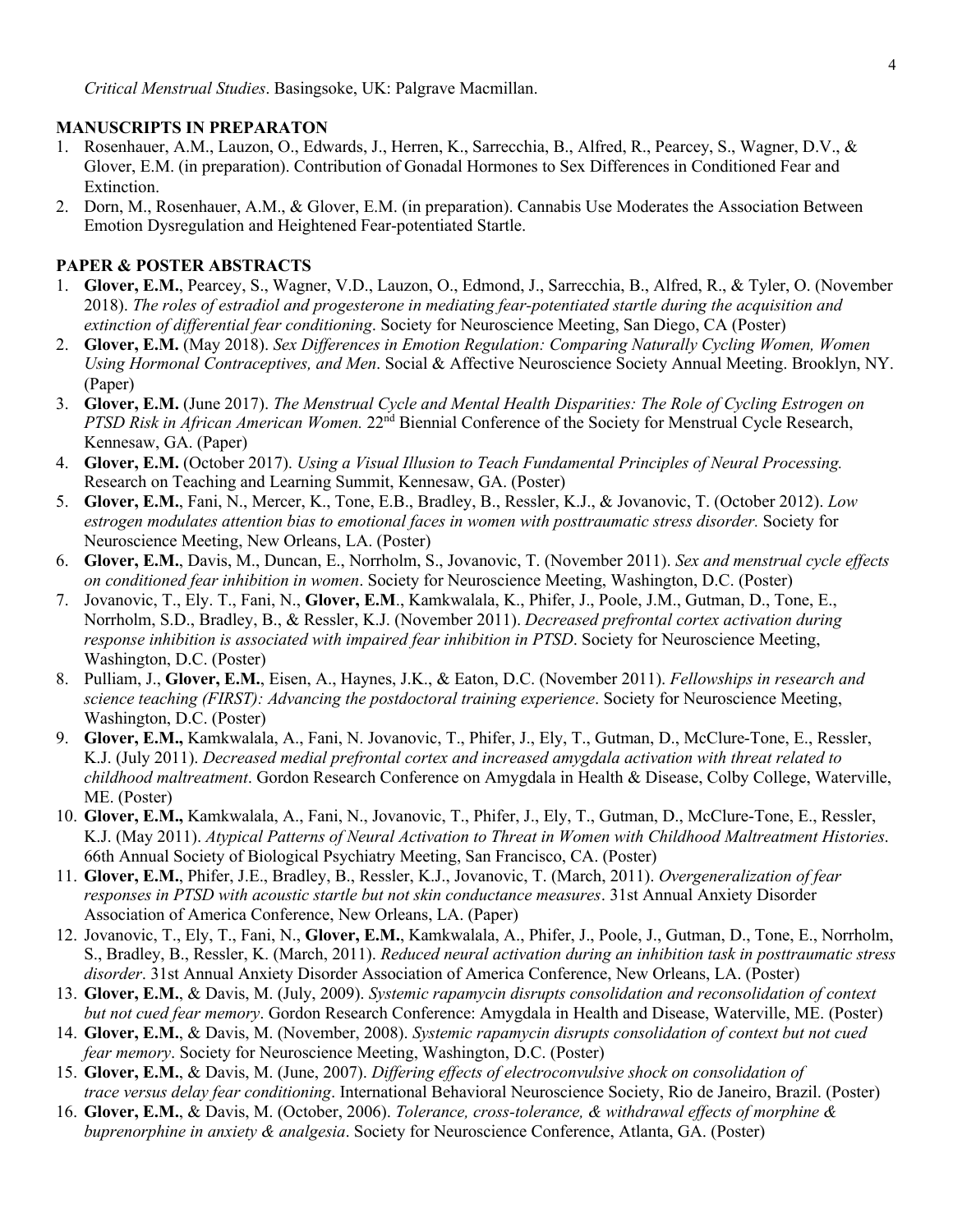- 17. **Glover, E.M.**, & Davis, M. (August, 2006). *Tolerance and cross-tolerance to the anxiolytic and analgesic effects of morphine & buprenorphine administration in the rat*. American Psychological Association Convention, New Orleans, LA. (Paper)
- 18. **Glover, E.M.**, & Davis, M. (November, 2005). *Pharmacological characterization of the -opioid receptor agonists morphine and buprenorphine on the expression of fear-potentiated startle*. Society for Neuroscience, Washington, D.C. (Poster)
- 19. **Glover, E.M.**, Davis, M. (June, 2005). *Pharmacological characterization of the anxiolytic effects of the opiate compound buprenorphine.* Society of Biological Psychology 60<sup>th</sup> Annual Convention, Atlanta, GA. (Poster)
- 20. **Glover, E.M.**, Edwards, K. Scott-Johnson, P. (November, 2001). *Using olfaction to understand the neural basis of declarative memory*. Annual Biomedical Research Conference for Minority Students, Orlando, Fl. (Poster)
- 21. **Glover, E.M.**, Edwards, K. Scott-Johnson, P. (March, 2001). *Cortical-hippocampal processes in understanding odor memory*. Southeastern Psychological Association, Atlanta, GA. (Poster)

### **INVITED RESEARCH TALKS**

- 1. February 2022 *Hormonal Contraceptive Use and Low Levels of Estradiol and Progesterone are Associated with Extinction Learning Deficits in Healthy Women*. Department of Psychology Colloquium Speaker Series, Northeastern University College of Science, Boston, MA
- 2. February 2022 *Unlocking the Role of Estradiol and Progesterone in Modulating Fear Extinction Learning*. Psychiatry Research Rounds, New York University School of Medicine.
- 3. December 2021 *Contribution of Hormonal Contraceptives to Sex Differences in Conditioned Fear and Extinction.* Department of Anatomy and Neurobiology Seminar Series, Virginia Commonwealth University School of Medicine (Virtual)
- 4. October 2020 *Hormonal Modulation of Fear Conditioning.* Neuroscience Institute Lecture Series. Georgia State University. Atlanta, GA.
- 5. July 2018 *Successful Grant Writing at a PUI*. National IRACDA Conference. Emory University, Atlanta, GA.
- 6. March 2018 *Sex Differences in Fear Learning and Memory*. Atlanta Neuroscience Symposium on Stress and Anxiety. Georgia State University, Atlanta, GA.
- 7. October 2016 *Sex and Race Factors in Emotion Regulation*. 2016 Molecular Biology Interest Group (MBIG) Seminar Series. Kennesaw State University, Kennesaw, GA.
- 8. October 2016 *Sex and Race Factors in Emotion Regulation*. Morehouse Biology Seminar Series, Morehouse College. Atlanta, GA
- 9. Spring 2016 *Sex and Emotion Regulation*. 2016 Research Presentation Meeting (RPM) Series for KSU Psychology Faculty. Kennesaw State University, Kennesaw, GA.
- 10. April 2014 *Estrogen and Female Anxiety: Menstrual Cycle Effects on Fear Inhibition in Women with PTSD*. 13th Annual Georgia Undergraduate Research in Psychology (GURP) Keynote Address. Kennesaw State University, Kennesaw, GA.
- 11. August 2013 *Estrogen and Female Anxiety: Using Startle Physiology to Examine Women's Risk for Posttraumatic Stress Disorder*. 2013 Annual American Psychological Association Convention. Session: Stress, Brain Function, and Clinical Interventions (Session Chair), Honolulu, HI.
- 12. April 2013 *Extinction Deficits in Adults with PTSD: Effects of Estrogen.* Symposium: Translational Neuroscience Measures of Fear and Anxiety Across Development: Application to Traumatized Populations. 2013 Anxiety Disorder Association of America Conference, La Jolla, CA.
- 13. March 2013 *The Ups and Downs of Female Anxiety: The Influence of Estrogen & Menstrual Cycle Effects on Fear Regulation*. Emory Center for Mind, Brain, and Culture Symposia, Emory University, Atlanta, GA.
- 14. August 2012 *The Influence of Estrogen on Fear Inhibition in Women with Posttraumatic Stress Disorder*. FIRST Fellow Seminar Series, Physiology Department, Emory University School of Medicine, Atlanta, GA.
- 15. June 2012 *Using Fear-potentiated Startle to Understand the Neurobiology of Posttraumatic Stress Disorder*. Behavioral Research Advancements in Neuroscience (BRAIN) Minisymposium, Georgia State University, Atlanta, GA.
- 16. June 2011 *How Understanding the Neurobiology of Fear May Inform Treatments for Posttraumatic Stress Disorder*. BRAIN Minisymposium, Georgia State University, Atlanta, GA.
- 17. December, 2004 *Pharmacological characterization of the partial opiate agonist buprenorphine: a putative anxiolytic compound*. Presented at a seminar series for the psychology department, Emory University, Atlanta, GA.
- 18. March, 2003 *Differential roles of the amygdala and hippocampus in fear memory consolidation*. Presented at a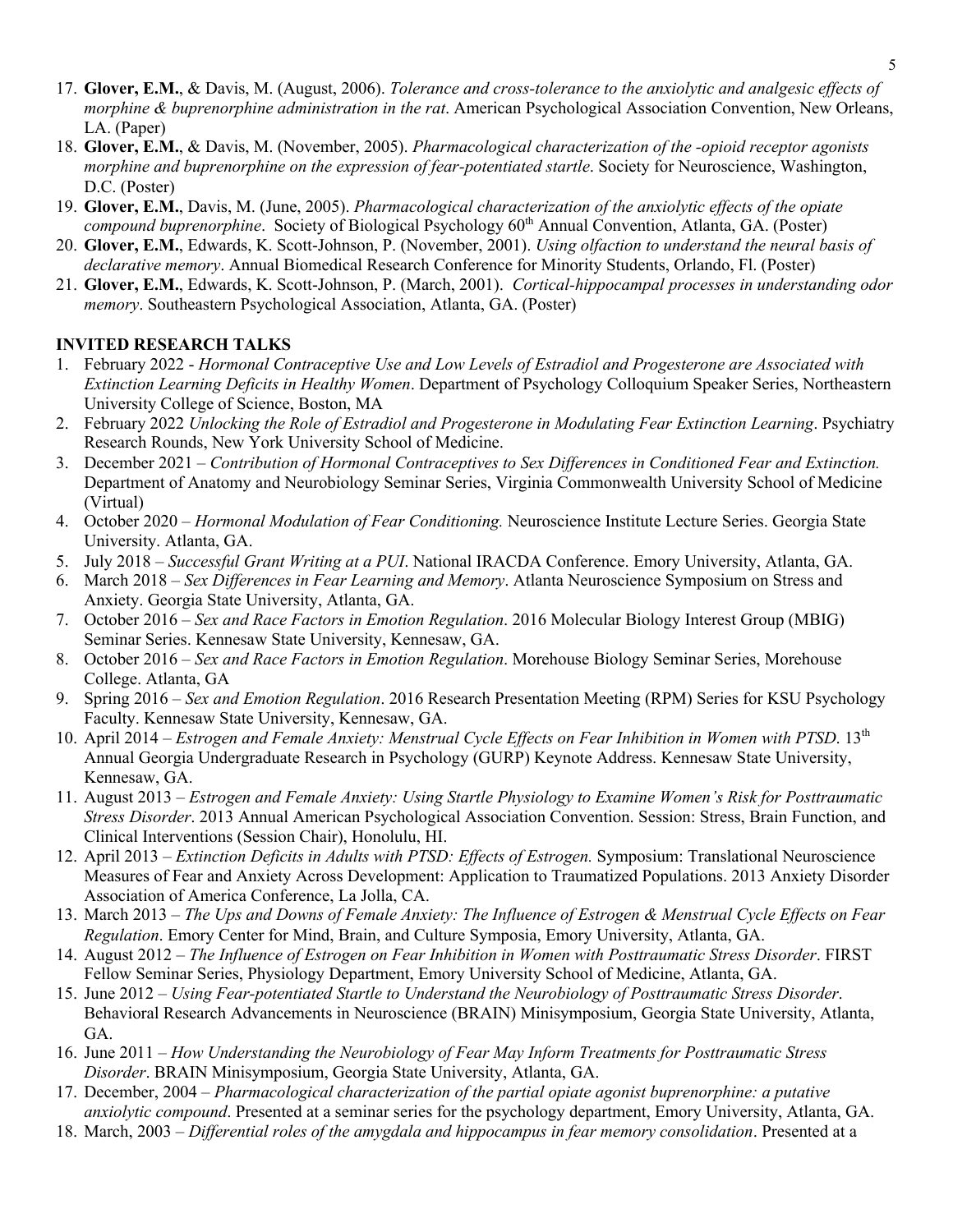seminar series for the psychology department, Emory University, Atlanta, GA.

- 19. February, 2003 *Consolidation of one-trial fear conditioning*. Presented at National Science Foundation site visit for Center of Behavioral Neuroscience, Emory University, Atlanta, GA.
- 20. December, 2002 *Using odor-guided fear conditioning to understand memory consolidation*. Presented at a seminar series for the psychology department, Emory University, Atlanta, GA.
- 21. July, 2001 *Using odor to understand the neural basis of declarative memory*. Presented at the Leadership Alliance Symposium, Stone Mountain, GA.

### **INVITED CAREER TALKS FOR UNDERGRADUATE & GRADUATE STUDENT AUDIENCES**

- 1. January 2020. *My Research Journey.* Emory's Initiative for Maximizing Student Development (IMSD) Program, Emory University, O. Wayne Rollins Research Center, Atlanta, GA.
- 2. October 2018. *What is Biomedical Research?* Spelman College MBRS-RISE Summer Research Program, Spelman College, Atlanta, GA.
- 3. July 2016. *My Science Career Path: From RISE Scholar to Principal Investigator*. MBRS-RISE Summer Training About Research Techniques (START) Program Keynote Address, Spelman College, Atlanta, GA
- 4. June 2015. Keynote Address, Spelman College MBRS-RISE Summer Research Program, Spelman College, Atlanta, GA.
- 5. July 2012. *Navigating a science career*. Spelman College MBRS-RISE Summer Research Program, Spelman College, Atlanta, GA.
- 6. June 2012. *What is Biomedical Research?* Spelman College MBRS-RISE Summer Research Program, Spelman College, Atlanta, GA.
- 7. September 2011. *Fellowships, Fortune, & Fame: How to Submit a Winning Application* (with Dr. Delores Bradley). MBRS-RISE Fall Seminar Series, Spelman College, Atlanta, Ga.
- 8. September 2011. *Ins and Outs of Biomedical Research*. MBRS-RISE Fall Seminar Series, Spelman College, Atlanta, GA.
- 9. June 2011. W*hat is Biomedical Research?* Spelman College MBRS-RISE Summer Research Program, Spelman College, Atlanta, GA.
- 10. March 2011. *So you have a PhD? What's next?* Meharry Medical College Graduate Student Research Symposium, Meharry Medical College, Nashville, TN.
- 11. July, 2005. *My path to becoming a principle investigator*. Spelman College Research Day, Spelman College, Atlanta, GA.

# **MENTORING ACTIVITIES**

### **UNDERGRADUATE RESEARCH TRAINING PROGRAM MENTORING**

- NIH Peach State Bridges to the Doctorate Program Mentor Kennesaw State University
- § Creative Activities and Research Experiences for Teams (CARET) Program Mentor Kennesaw State University  $(2014 - 2015)$
- § Howard Hughes Medical Institute Program Mentor Spelman College (2012 2014)
- § Ronald McNair Scholars Program Mentor Morehouse College (2011 2014)
- § MBRS-RISE Program Mentor Spelman College (2011 2014)
- Behavioral Research Advancement in Neuroscience (BRAIN) Summer Research Program Mentor Georgia State University (Summer 2011, 2012)
- § Grady Trauma Project Mentor Emory University School of Medicine (2011-2014)
- Emory University Alumnae Mentor (2012)

### **RESEARCH PRESENTATIONS BY MENTORED STUDENTS \*Student researchers in bold**

- 1. **Dorn, M.** & Glover, E.M. (March 2022). *Cannabis Use Moderates the Association Between Emotion Dysregulation and Heightened Startle During Fear Learning*. Poster to be presented at the Anxiety Disorder Association of America Conference, Denver, CO
- 2. **Batarseh, E., Doster, A.**, Rosenhauer, A.M., Pearcey, S., & Glover, E.M. (March 2022). *Does Cortisol Level Predict Self-reports of Test Anxiety?* To be presented at the CEPO/Psi Chi Undergraduate Poster Session, Hilton Head, SC
- 3. **Parker, C.** & Glover, E.M. (November 2021). Political Identity, Racial Attitudes, and Physiological Fear of Outgroup Faces. Poster presented at the Annual Biomedical Research Conference for Minority Students (Virtual)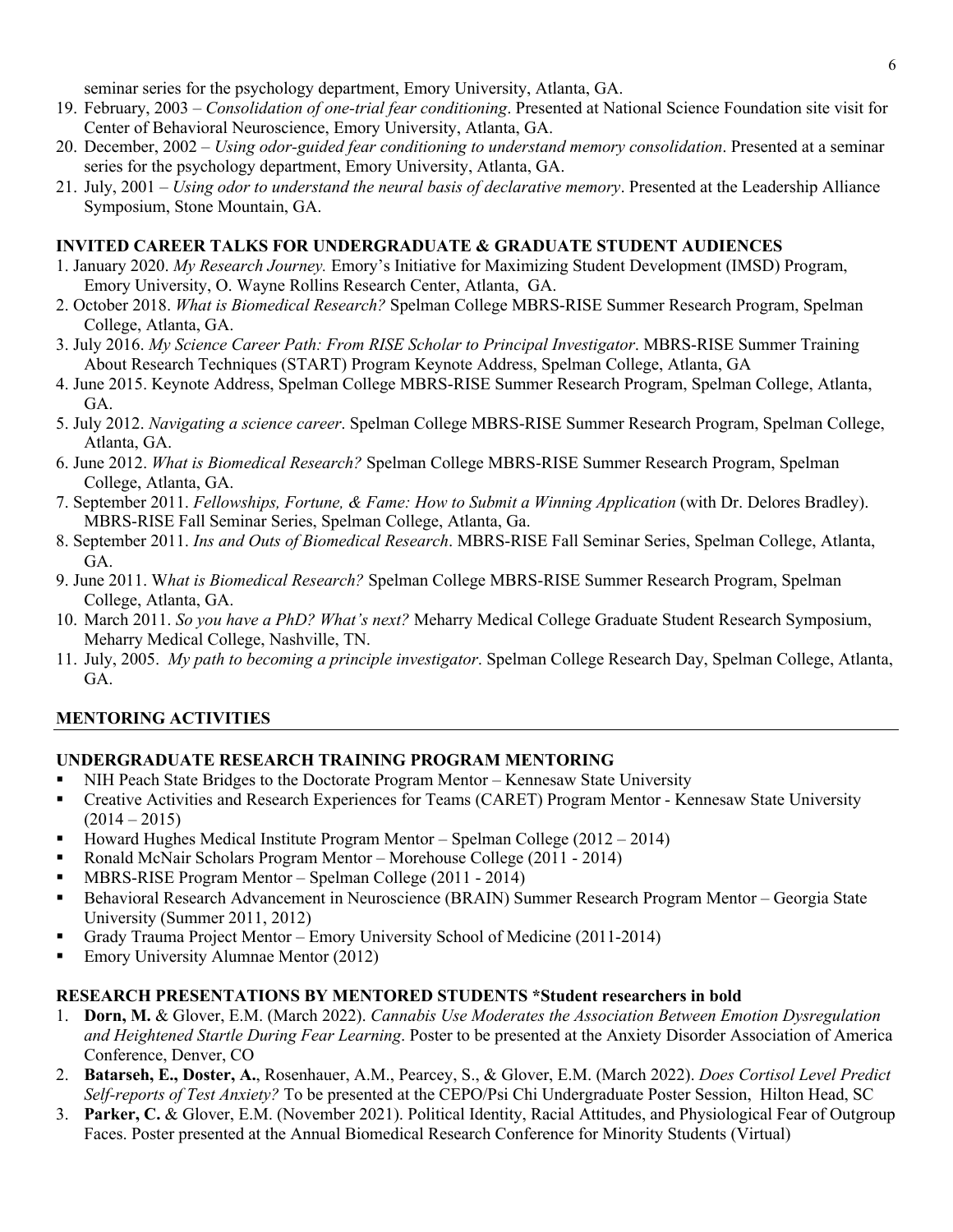- 4. **Thompson, A.** & Glover, E.M. (November 2021). Fear of Black Faces: The Association Between Racist Ideas and Physiological Responses to Social Outgroup Cues. Poster presented at the Annual Biomedical Research Conference for Minority Students (Virtual)
- 5. **Herren, K., Lauzon, O., Edmond, J., Alfred, R., Sarrecchia, B.**, Glover, E.M. (November 2018). *Race Differences in Emotion Regulation: The Role of Early Childhood Trauma Exposure.* Poster presented at the Annual Biomedical Research Conference for Minority Students, Indianapolis, IN (\*awarded 2 travel awards to attend)
- 6. **Lauzon, O.**, Glover, E.M. (April 2018). *Sex Hormone-related Factors in Emotion Regulation: Implications for Anxiety Disorder Treatment.* Poster presented at the Council for Undergraduate Research Posters on the Hill event, Washington, DC
- 7. **Sarrecchia, B., Lauzon, O., Edmond, J., Alfred, R.**, Glover, E.M. (April 2018). *Fear-potentiated startle and opioid use.* Paper presented at the National Conference for Undergraduate Research (NCUR), Edmond, OK
- 8. **Edmond, J., Lauzon, O., Alfred, R., Sarrecchia, B.**, Glover, E.M. (April 2018). *An examination of test anxiety, emotion regulation, and drug use in college students.* Paper presented at NCUR, Edmond, OK
- 9. **Alfred, R., Lauzon, O., Edmond, J., Sarrecchia, B., Tyler, O**., Glover, E.M. (April 2018). *Emotion regulation, childhood abuse, and alcohol use among college students*. Poster prested at NCUR, Edmond, OK
- 10. **Sarrecchia, B., Lauzon, O., Edmond, J., Aldred, R.**, Glover, E.M. (April 2018). *Marijuana Use and Emotion Regulation in College Students*. Poster presented at GURP, Kennesaw, GA
- 11. **Edmond, J., Lauzon, O., Alfred, R., Sarrecchia, B**., Glover, E.M. (April 2018). *Is test anxiety associated with emotion regulation deficits?* Poster presented at the Georgia Undergraduate Research in Psychology (GURP) Conference, Kennsaw, GA
- 12. **Herren, K., Lauzon, O., Alfred, R., Sarrecchia, B.**, Glover, E.M. (April 2018). *Using Fear Potentiated Startle Rate to Examine African American Women with Childhood Trauma Exposure: Are They at Higher Risk for Post-Traumatic Stress Diagnosis?* Poster presented at the Symposium of Student Scholars, Kennesaw, GA
- 13. **Ashley, C., Scienza, L., Wyman, B., Edmond, J., Williams, J., Fallin, R., Britton, T., Miller, J.,** Glover, E. M. (2017, April). *The relationship between childhood trauma exposure and fear-potentiated startle*. Poster presented at the  $16^{st}$  Georgia Undergraduate Research in Psychology, Kennesaw, GA. (won  $1^{st}$  place poster)
- 14. **Ashley, C., Scienza, L., Wyman, B., Edmond, J., Williams, J., Fallin, R., Britton, T., Miller, J.,** Glover, E. M. (2017, April). *The relationship between childhood trauma exposure and fear-potentiated startle.* Poster presented at the 12th Annual Georgia Psychological Society, Brunswick, GA.
- 15. **Ashley, C., Scienza, L., Wyman, B., Edmond, J., Williams, J., Fallin, R., Britton, T., Miller, J.,** Glover, E. M. (2017, April). *The relationship between childhood trauma exposure and fear-potentiated startle.* Poster presented at the Symposium of Student Scholars, Kennesaw, GA. (won 1<sup>st</sup> place poster)
- 16. **Edmond, J. T., Scienza, L., Nguyen, N., Wyman, B., Williams, J., Fallin, R., Britton, T., Miller, J.,** Pearcey, S., Wagner, D.V., & Glover, E.M. (2017, April). *Estrogen and emotion regulation: An examination of self-report and biological data.* Poster presented at the 16<sup>st</sup> Georgia Undergraduate Research in Psychology, Kennesaw, GA.
- 17. **Edmond, J. T., Scienza, L., Nguyen, N., Wyman, B., Williams, J., Fallin, R., Britton, T., Miller, J.,** Pearcey, S., Wagner, D.V., & Glover, E.M. (2017, April). *Estrogen and emotion regulation: An examination of self-report and biological data.* Poster presented at Symposium of Student Scholars, Kennesaw, GA.
- 18. **Fallin, R., Scienza, L., Wyman, B., Nguyen, N., Edmond, J. T., Williams, J., Britton, T., Miller, J.,** Pearcey, S., Wagner, D.V., & Glover, E. M. (2017, April). *Using fear-potentiated startle to examine sex-related factors in test anxiety.* Poster presented at the 31st Annual National Conference on Undergraduate Research, Memphis, TN
- 19. **Fallin, R., Scienza, L., Wyman, B., Nguyen, N., Edmond, J. T., Williams, J., Britton, T., Miller, J.,** Pearcey, S., Wagner, D.V., & Glover, E. M. (2017, April). *The role of sex in test anxiety and emotion regulation.* Paper presented at the 16<sup>st</sup> Georgia Undergraduate Research in Psychology, Kennesaw, GA.
- 20. **Fallin, R., Scienza, L., Wyman, B., Nguyen, N., Edmond, J. T., Williams, J., Britton, T., Miller, J.,** Pearcey, S., Wagner, D.V., & Glover, E. M. (2017, April). *The role of sex in test anxiety and emotion regulation*. Paper presented at the Symposium of Student Scholars, Kennesaw, GA. (2<sup>nd</sup> place oral)
- 21. **Fallin, R., Scienza, L., Wyman, B., Nguyen, N., Edmond, J. T., Williams, J., Britton, T., Miller, J.,** Pearcey, S., Wagner, D.V., & Glover, E. M. (2017, April). *The role of sex in test anxiety and emotion regulation.* Paper presented at the Carolinas Psychology Conference, Buies Creek, NC.
- 22. **Nguyen, N., Scienza, L., Wyman, B., Edmond, J., Williams, J., Fallin, R., Britton, T., Miller, J.,** Pearcey, S., Wagner, D.V., Glover, E. M. (2017, April). *Emotional dysregulation and safety signal processing: associations with childhood trauma, depression and anxiety symptoms.* Poster presented at the 31<sup>st</sup> Annual National Conference on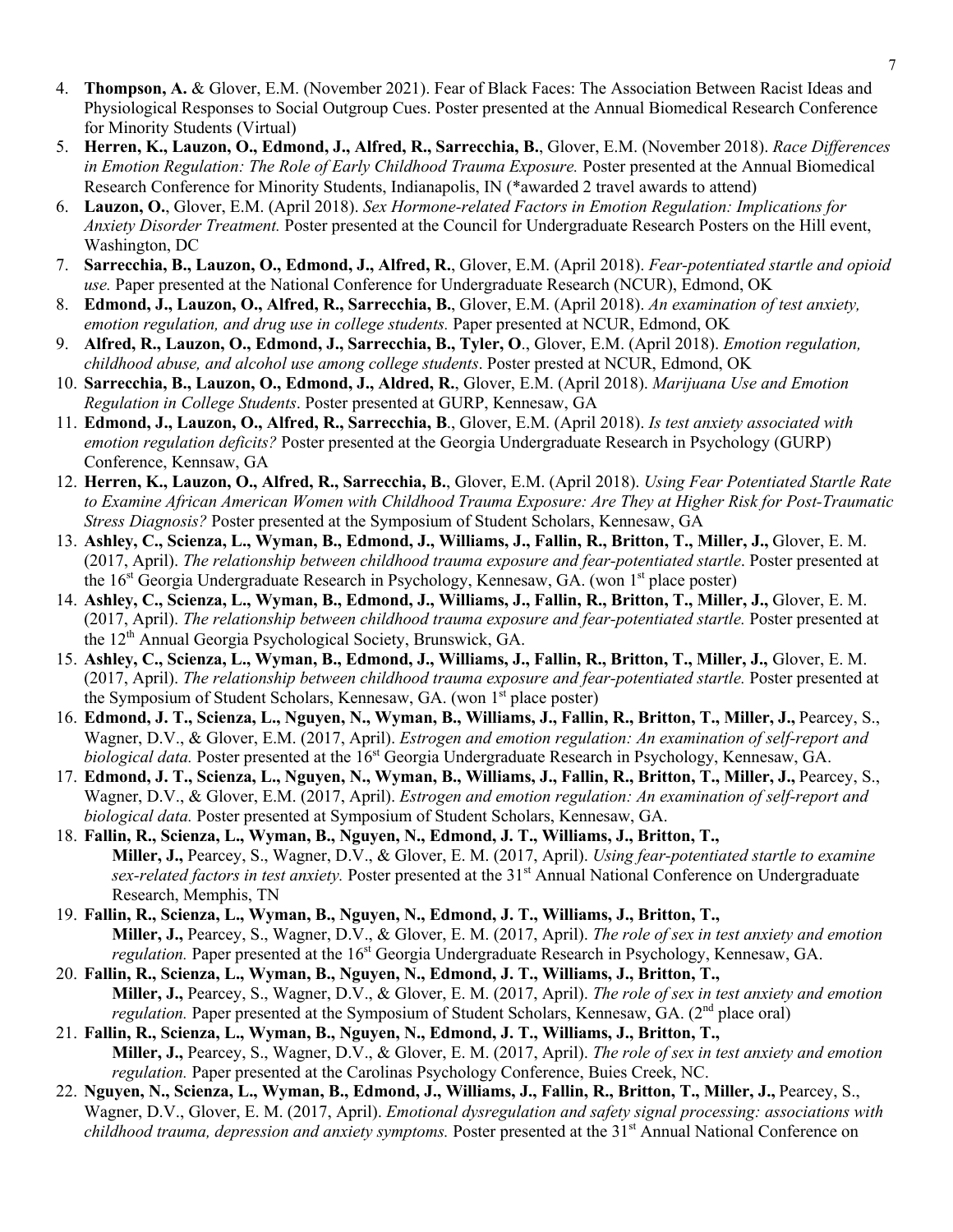Undergraduate Research, Memphis, TN

- 23. **Scienza, L., Nguyen, N., Wyman,B., Edmond, J. T., Williams, J. , Fallin, R., Britton, T., Miller, J.,** Pearcey, S., Wagner, D.V., Glover, E.M. (2017, April). *Effects of menstrual cycle phase, sex hormone levels, and contraceptive use on emotion regulation.* Paper presented at the 31<sup>st</sup> Annual National Conference on Undergradaute Research, Memphis, TN.
- 24. **Skeete, C., Scienza, L., Wyman, B., Edmond, J. T., Williams, J., Fallin, R., Britton, T., Miller, J., Nguyen, N.,** Glover, E. M. (2017, April). *Alcohol consumption and anxiety states in college students*. Poster presented at the  $16<sup>st</sup>$  Georgia Undergraduate Research in Psychology, Kennesaw, GA.
- 25. **Corey, M., Thurman, T.**, & Glover, E.M. (2016) *A Psychophysiological Approach to Training Undergraduates in Affective Neuroscience.* Paper presented at the GURP Conference & CETL Symposium of Student Scholars, Kennesaw, GA.
- 26. **Corey, M.** & Glover, E.M. (2016). *Menstrual Cycle Effects on Autonomic Nervous System Activity and Fear Potentiated Startle.* Poster presented at the Southeastern Psychological Association Annual Conference: The Committee on Equality of Professional Opportunity, New Orleans, LA.
- 27. **Corey, M.** & Glover, E.M. (2016). *Sex and menstrual cycle effects on emotion regulation and fear response in young adults*. Poster presented at 29<sup>th</sup> Annual Research and Policy Conference on Child, Adolescent, and Young Adult Behavioral Health, Tampa, FL.
- 28. **Corey, M., Skeete, C., Thurman, T.**, & Glover, E.M. (2015). *Sex and Menstrual Cycle Effects on Autonomic Nervous System Activity.* Poster presented at the Annual Biomedical Research Conference for Minority Students (ABRCMS), Seattle, WA. (\*awarded ABRCMS travel award to attend)
- 29. **Skeete, C., Corey, M., Thurman, T.,** & Glover**,** E.M. (2015). *Is There a Link Between the Menstrual Cycle, Tobacco, and Anxiety in College Women?* Poster presented at Annual Biomedical Research Conference for Minority Students, Seattle, WA. \**Awarded certificate of achievement*
- 30. **Davis, N., Thurman, T., Corey, M., Hill, T., Strother, A., Skeete, C.**, & Glover, E.M. (2015). *Sex interactions in OCD symptom severity.* Poster presented at the GURP Conference & CETL Symposium of Student Scholars, Kennesaw, GA.
- 31. **Hill, T., Thurman, T., Strother, A., Davis, N., Corey, M., Skeete, C.**, & Glover, E.M. (2015). *Effect of hormonal status on time urgency, stress, and anxiety.* Poster presented at the GURP Conference & CETL Symposium of Student Scholars, Kennesaw, GA.
- 32. **Thurman, T., Davis, N., Corey, M., Hill, T., Skeete, C.**, & Glover, E.M. (2015). *Sex-related factors in self-reported and physiological anxiety responses.* (2015). Poster presented at the GURP Conference & CETL Symposium of Student Scholars, Kennesaw, GA.
- 33. **Corey, M., Thurman, T., Davis, N., Hill, T., Skeete, C., Strother, A.**, & Glover, E.M. (2015). *Sex and menstrual cycle effects on autonomic nervous system activity.* Poster presented at the GURP Conference & CETL Symposium of Student Scholars, Kennesaw, GA.
- 34. **Skeete, C., Strother, A., Thurman, T., Davis, N., Hill, T**., & Glover, E.M. (2015). *The effects of tobacco use on anxiety in premenopausal women.* Poster presented at the GURP Conference & CETL Symposium of Student Scholars, Kennesaw, GA.
- 35. **Greene, K.A.**, Glover, E.M., Fani, N., Mercer, K.,Tone, E., Bradley, B., Ressler, K.J., & Jovanovic, T. (2014) *Low Estrogen Modulates Attention Bias To Emotional Faces in Women with Posttraumatic Stress Disorder.* Georgia Undegraduate Research in Psychology Conference. Kennesaw, GA  $(1<sup>st</sup>$  place)
- 36. **Greene, K.A.**, Glover, E.M., Fani, N., Mercer, K.,Tone, E., Bradley, B., Ressler, K.J., & Jovanovic, T. (April 2014) *Low Estrogen Modulates Attention Bias To Emotional Faces in Women with Posttraumatic Stress Disorder. Spelman College Research Day.* Atlanta, GA
- 37. **Mills, A.** (July 2012). *Marijuana and posttraumatic stress disorder: Is this joint traumatic?* Ronald E. McNair Postbaccalaureaute Achievement Program Summer Research Seminar, Morehouse College, Atlanta, GA.
- 38. **Mills, A.** (July 2011, June 2012). *Marijuana and posttraumatic stress disorder: Is this joint traumatic?* Ronald E. McNair Postbaccalaureaute Achievement Program Summer Research Seminar, Morehouse College, Atlanta, GA.
- 39. **Jones, A.** (June 2011). *Child abuse is associated with adult intimate partner violence and enhanced startle among African Americans with low socioeconomic status.* Presented at RISE symposium, Atlanta, GA.

# **TEACHING ACTIVITIES**

### **SCHEDULED TEACHING AT KSU**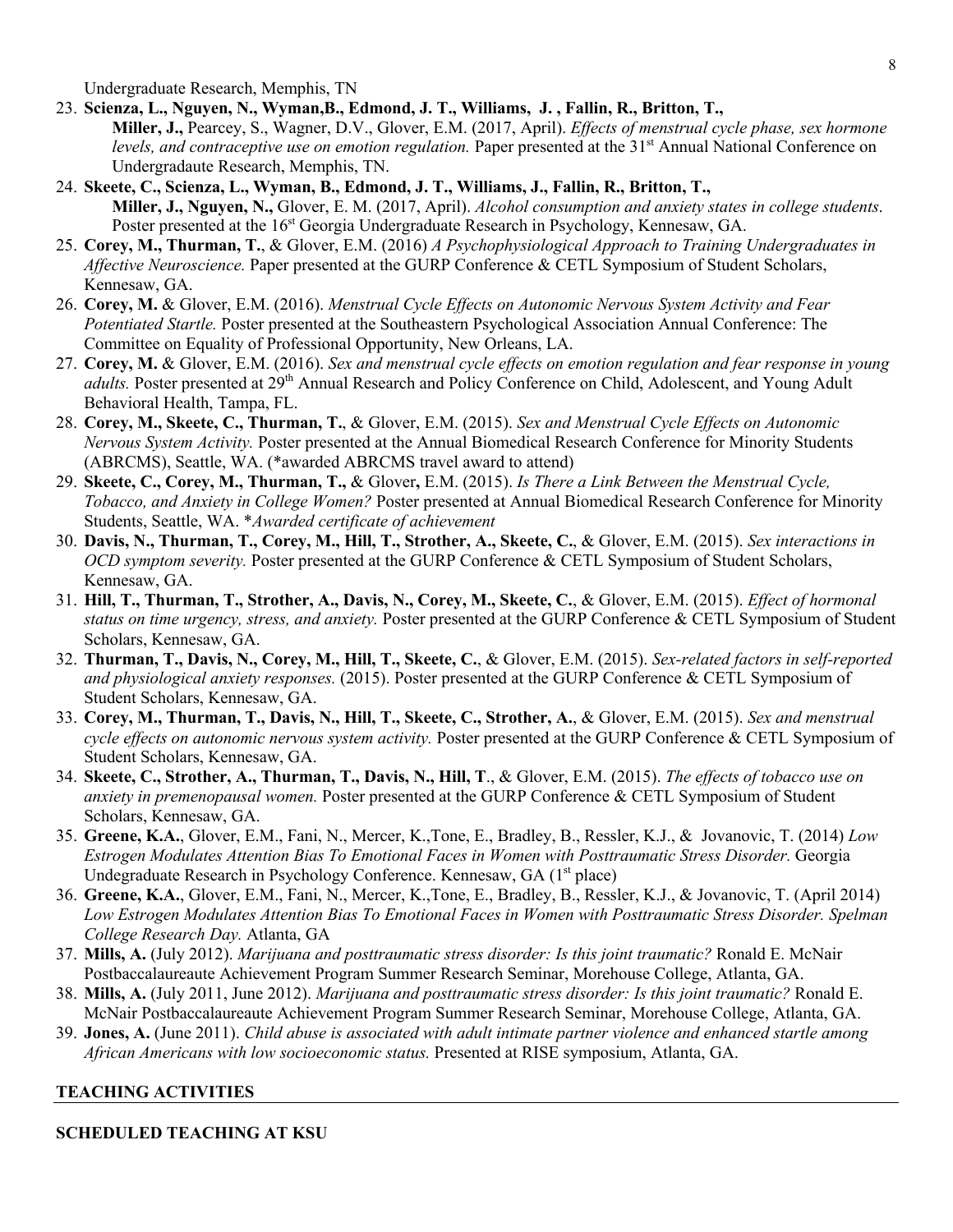- PSYC 4100 Advanced Topics in Psychological Science
- § PSYC 4415 *Perception*
- PSYC 4400 *Directed Studies* (10 sections, 29 students)
- § PSYC 3301 *Experimental Design & Analysis*
- § PSYC 4410 *Physiological Psychology*

### **PREVIOUS TEACHING**

- **•** PSY 315L *Sensation & Perception Lab*, Spelman College
- BIO 327 *Neurobiology*, Spelman College
- PSY 200L *Lab in Experimental Methods*, Emory University
- PSY 230L *Statistics Lab*, Emory University

### **COURSES TAUGHT FOR SUMMER RESEARCH TRAINING PROGRAMS**

- § *Behavioral Pharmacology*, BRAIN Summer Research Program, Georgia State University
- § *Neuroscience: Stress & Disease*, RISE Summer Research Program, Spelman College

### **GUEST LECTURES**

- § "Neuroscience, Stress & Disease" (Health Psychology Course), Morehouse College
- § "PTSD in the Black Community" (Mind and Brain Course), Morehouse College
- "Animal Models of Aversively Motivated Learning & Memory: Implications for Posttraumatic Stress Disorder" (Animal Models Course), Emory University

### **PROFESSIONAL SERVICE**

### **UNIVERSITY SERVICE**

- Dean Search Committee, Radow College of Humanities and Social Science, KSU (Fall 2021)
- § R2 Roadmap Research Taskforce, Radow College of Humanities and Social Sciences, KSU (2019-2020)
- Department Faculty Council, Psychology Department, KSU (2018-2020)
- § Elections Committee, Psychology Department, KSU (2017-present)
- § Chair Search Committee, Psychology Department, KSU (Spring 2018)
- § Online Course Development Team, Psychology Department, KSU (Spring 2017)
- § Awards Committee, Psychology Department, KSU (2015-2017)
- § Georgia Undergraduate Research in Psychology Conference Planning Committee, Psychology Department, KSU (2014-2018)
- § Applicant Review Committee, APA Minority Fellowship Program (2017-2018)
- **Institutional Research and Academic Career Development Award (IRACDA) Conference Planning Committee,** Emory University (2012)
- § Minority Postdoctoral Council, Emory University (2011-2014)
- Behavioral Research Advancement in Neuroscience (BRAIN) selection committee, Center for Behavioral Neuroscience, Georgia State University (2011, 2012)
- President's Commission on Race and Ethnicity (PCORE), Emory University (2008-2010)
- Minority Recruitment Committee Psychology Department, Emory University (2002-2010)
- § Mentoring Committee Psychology Department, Emory University (2006-2008)
- § Education Committee Black Graduate Student Association, Emory University (2002-2003)

### **PROFESSIONAL SOCIETY MEMBERSHIPS (\*current, \*\*past)**

- Council on Undergraduate Research •
- Society for Neuroscience •
- Social & Affective Neuroscience Society •
- Society for Biological Psychiatry  $\leftrightarrow$
- International Behavioral Neuroscience Society ◆◆
- American Psychological Association ◆
- Pavlovian Society ••
- Molecular and Cellular Cognition Society ••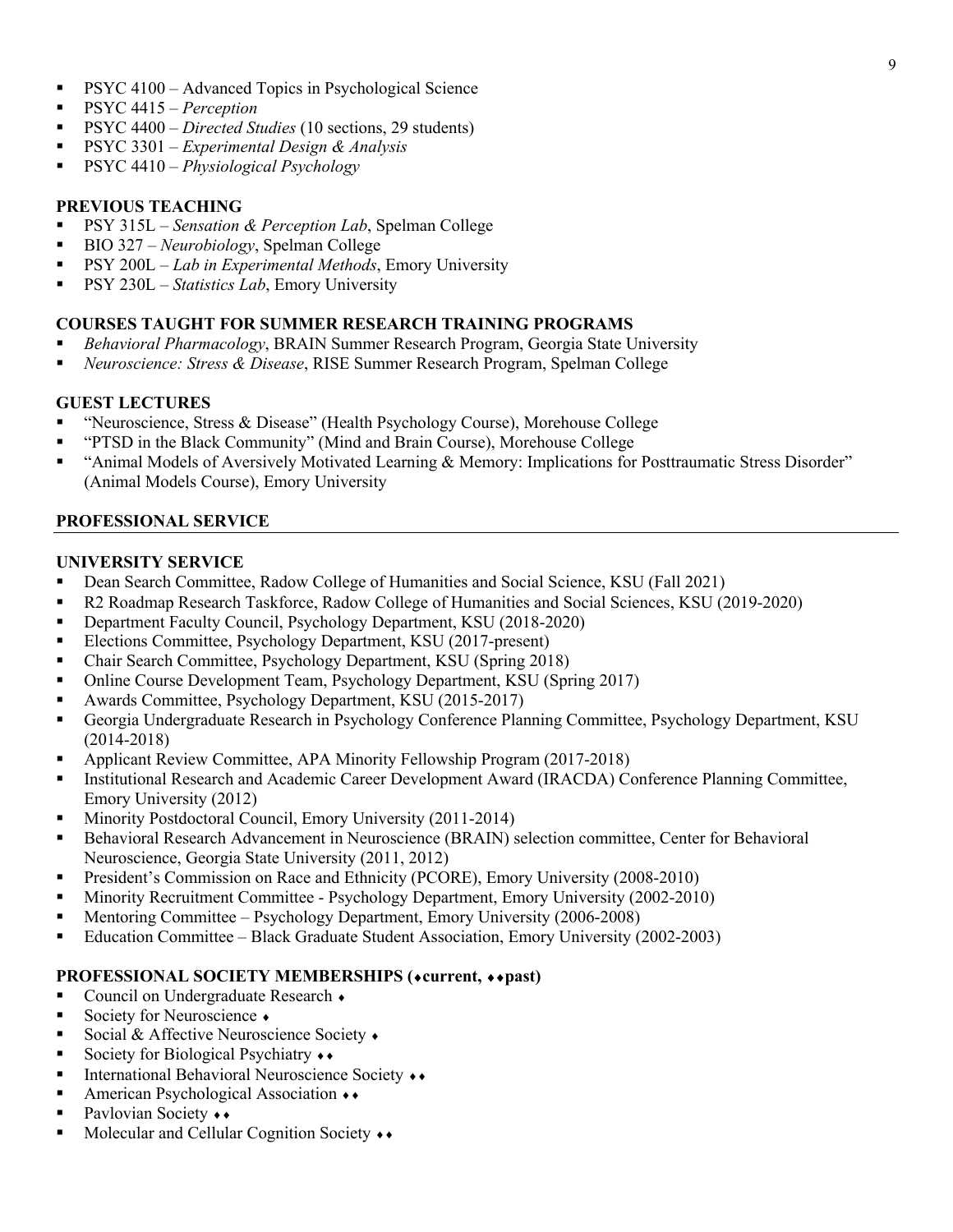# **VOLUNTEER SERVICE FOR STUDENTS**

- § Reviewed abstracts for the Council on Undergraduate Research Posters on the Hills competition, January 2019
- § Reviewed abstracts for the National Conference for Undergraduate Students, January 2019
- § Reviewed abstracts for the Georgia Undergraduate Research in Psychology Conference, 2015-2018
- § Served as panelist and workshop facilitator (topic: *Getting a Publication Before Graduation*) for the annual MBRS-RISE Retreat held at Callaway Gardens, Pine Mountain, GA, February 2018
- § Judged for ABRCMS (Annual Biomedical Research Conference for Minority Students), Washington State Convention Center, November 2015
- Served as panelist for 'Ins and Outs of Graduate School' Symposium designed by FIRST program fellows to advise undergraduates about graduate school in biomedical research, Morehouse College, Spelman college, Clark Atlanta University, Atlanta, GA, Fall 2012
- Judged for 18<sup>th</sup> Annual SAEOPP McNair Research Conference, Atlanta, GA, Summer 2012
- § Served as panelist for Career Symposium for Behavioral Brain Research Advancement in Science (BRAIN) Summer Research Program, Georgia State University, Atlanta, GA, Summer 2012
- Judged for Spelman College Research Day, Atlanta, GA, Spring 2012
- § Served as abstract reviewer for Annual Biomedical Research Conference for Minority Students (ABRCMS), America's Convention Center, St. Louis, MO. Fall 2011
- § Judged for ABRCMS (Annual Biomedical Research Conference for Minority Students), America's Convention Center, St. Louis, MO. Fall 2011
- § Judged for STEP-up Undergraduate Research Symposium, Hyatt Regency, Atlanta, GA. Fall 2010
- § Served as panelist Graduate School Information Symposium to advise minority undergraduate from Xavier University on applying to and surviving in graduate school, Emory University, Atlanta, GA, Spring 2007
- Judged for Spelman College Research Day, Atlanta, GA, Spring 2006
- § Judged for Atlanta University Center (AUC) Psychology Day, Clark Atlanta University, Atlanta, GA, Spring 2005
- § Served as panelist for a Graduate School Admissions workshop for Summer Undergraduate Research Program (SURE) students to discuss the graduate school experience, Emory University, Atlanta, GA, Summer 2004
- § Served on Graduate School Information Panel to advise minority undergraduate students on applying to and surviving in graduate school, Emory University, Atlanta, GA, 2002-2008
- § Served on panel at a Graduate School Admissions workshop for Summer Undergraduate Research Program (SURE) students to discuss the graduate school experience, Emory University, Atlanta, GA, Summer 2004
- § Served as judge for undergraduate oral and poster presentations at Spelman College Research Day, Atlanta, GA, Spring 2003, 2005, & 2006
- § Served as judge for undergraduate poster presentations at Atlanta University Center Psychology Day, Clark Atlanta University, Atlanta, GA, Spring 2005
- § Spoke to a sixth grade science class about the brain during Brain Awareness Week sponsored by the Center for Behavioral Neuroscience, Columbia Middle School, Decatur, GA, Spring 2006

### **OTHER PROFESSIONAL SERVICE**

- § Served on a panel called, *Being Successful as a New Professor at a PUI* at the annual Institutional Research and Academic Career Development Awards (IRACDA) Conference, Emory University, Atlanta, GA, July 2018
- Served on a panel called, *The Menstrual Experiences of Underserved Individuals* at the 22<sup>nd</sup> Biennial Conference of the Society for Menstrual Cycle Research, Kennesaw, GA, June 2017
- § Served on a panel called, *Creating Sista Circles: Chronicles from a Women Faculty of Color Pre-tenure Support Group* at the Southeastern Women's Studies Association Conference, Atlanta, GA, March 2017

# **PROFESSIONAL DEVELOPMENT ACTIVITIES**

- § Summer Research Fellow, Professional development and mentoring program for faculty pursuing externally funded research grants. Office of Research, Kennesaw State University
- § Broadening the Representation of Academic Investigators in Neuroscience Program (BRAINS) Symposium designed to accelerate and improve the career advancement of neuroscience postdoctoral scholars and assistant professors from underrepresented groups, University of Washington, Seattle, WA, September 2018
- Kathryn Epps Women of Color Faculty Retreat A one day retreat to promote wellness, support, and collaboration among faculty across diverse communities and academic rank, Roswell, GA, May 2018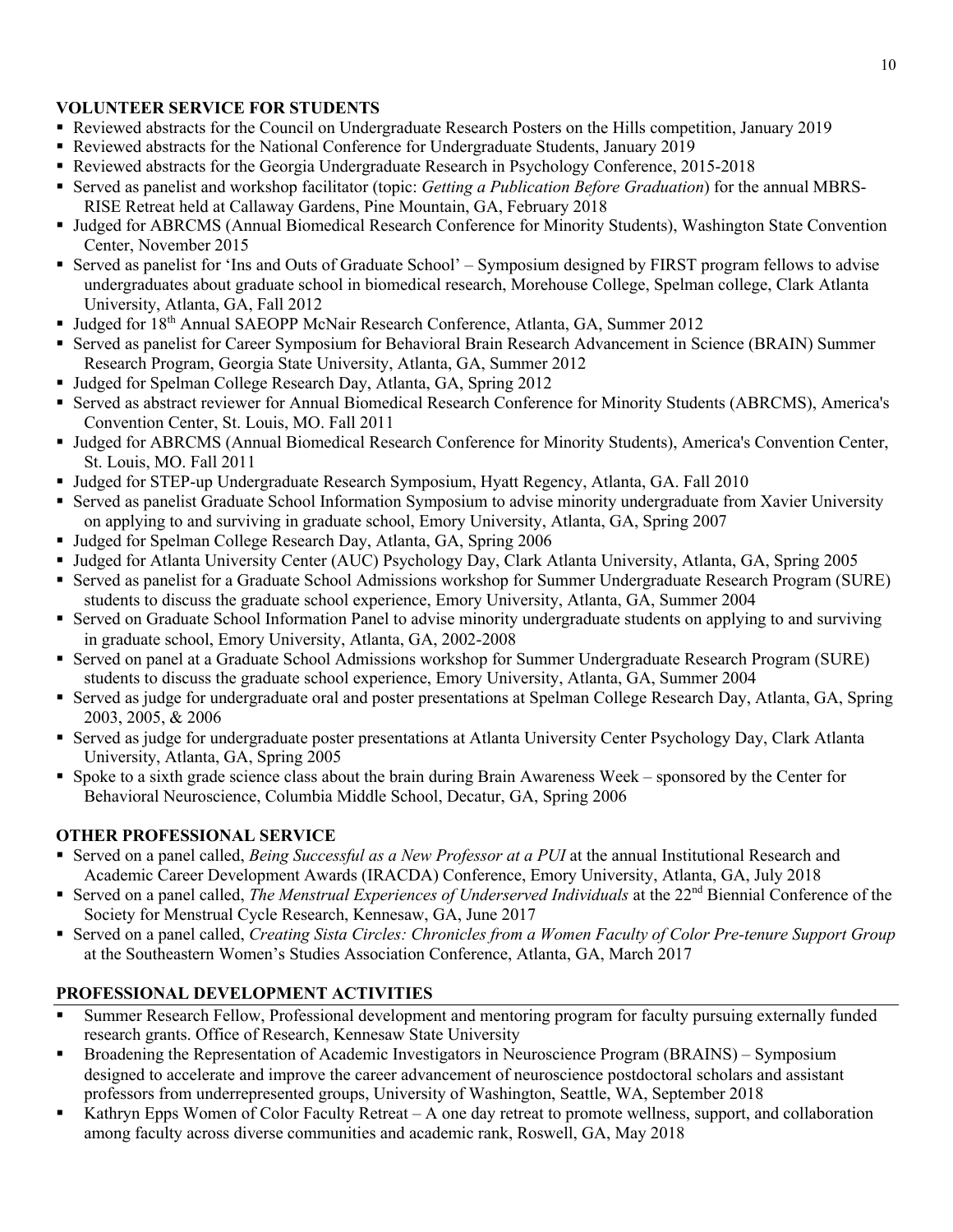- Scholarship in Teaching & Learning (SoTL) Retreat  $A$  3-day retreat to provide consultation, support, and protected time to complete my SoTL project, "Using a Contrast Illusion to Teach Principles of Neural Processing", Roswell, GA, May 2018
- College of Humanities & Social Sciences Office of Distance Learning "Build a Web Course" Workshop A semester-long workshop for faculty that covers best practices in course development, training on instructional technologies, QM certification, and effective online course design, Kennesaw, GA, April – June 2017
- National Science Foundation Grants Conference Designed to train new faculty on effective NSF grant proposal preparation, Pittsburgh, PA, November 2016
- § Center for Excellence in Teaching & Learning "How Can I Demonstrate that I'm an Effective Teacher?" Workshop, Kennesaw, GA, November 2016
- § Annual Biomedical Research Conference for Minority Students, Workshop called "Entering Mentoring: Research Mentor Training for Faculty Working with Undergraduates", Tampa, FL, November 2016
- § American Society for Microbiology Leaders Inspiring Networks and Knowledge (ASM-LINK) Undergraduate Research Faculty Initiative (UFRI) Fellowship – A professional development resource that connects undergraduate research programs with research-intensive collaborators for the enhancement of student learning in undergraduate research, Seattle, WA, October 2016
- § Broadening the Representation of Academic Investigators in Neuroscience Program (BRAINS) Symposium designed to accelerate and improve the career advancement of neuroscience postdoctoral scholars and assistant professors from underrepresented groups, University of Washington, Seattle, WA, January 2013
- Technology in the Classroom Workshop Workshop on best practices in incorporating technology into classroom curriculum, Emory's Center for Interactive Teaching, Atlanta, GA, August 6-10, 2012
- Institutional Research and Academic Career Development Award Conference Workshops A series of workshops on a range of topics in science education, Atlanta, GA, June 2011 & 2012
- § Career Development Institute for Psychiatry Workshop on launching and maintaining a career in mental health research, Stanford University, Palo Alto, CA, April 2007
- § "Becoming an Independent Investigator" workshop, Center for Behavioral Neuroscience, Emory University, Atlanta, GA, April 2005
- "Best Practices in Science Education" workshop, Center for Behavioral Neuroscience, Emory University, Atlanta, GA, October 2005
- Teaching Assistant Training and Teaching Opportunity (TATTO) TATTO ensures that each student's education is balanced with thoughtful and thorough preparation in the art of teaching. A degree requirement for all doctoral candidates, TATTO prepares Emory graduates to enter professional life with the skills of competent and confident educators, Emory University, Atlanta, GA, May 2004
- § Tract Tracer workshop, Center for Behavioral Neuroscience, Emory University, Atlanta, GA, September 2004
- § Viral Vector workshop, Center for Behavioral Neuroscience, Emory University, Atlanta, GA, October 2003

# **HONORS & AWARDS**

- Postdoctoral Researcher Funding Award, Office of Research, Kennesaw State University (FY 2022)
- College of Humanities & Social Sciences Distinguished Early Career Award (2019)
- Department of Psychological Sciences Outstanding Research Award (2019)
- Department of Psychological Sciences Distinguished Early Career Award (2019)
- College of Humanities & Social Sciences Manuscript Completion Program Award (2019)
- § Undergraduate Research & Creative Activities (URCA) Funding Award (2016 & 2018)
- § Scholarship of Teaching and Learning (SOTL) Retreat Selected Applicant (2018)
- National Institutes of Health (NSF) Undergraduate Faculty Research Initiative Fellowship (2015)
- § NIH National Research Service Award (NRSA) F32 Grant (2013)
- Anxiety Disorders & Depression Career Development Travel Award (2013)
- § Broadening the Representation of Academic Investigators in Neuroscience Program (BRAIN) Fellow (2013)
- § NIH Loan Repayment Program Research Award (2011-2013)
- Fellowship in Research Science and Teaching (FIRST) Postdoctoral Fellowship (2010-2013)
- Carl Storm Minority Travel Fellowship to attend the 2009 Gordon Research Conference "Amygdala in Health  $\&$ Disease", Colby College, Waterville, ME (2009)
- § R36 NIMH Mental Health Dissertation Research Grant to Increase Diversity (2008-2010)
- American Psychological Association (APA) Dissertation Research Award (2007)